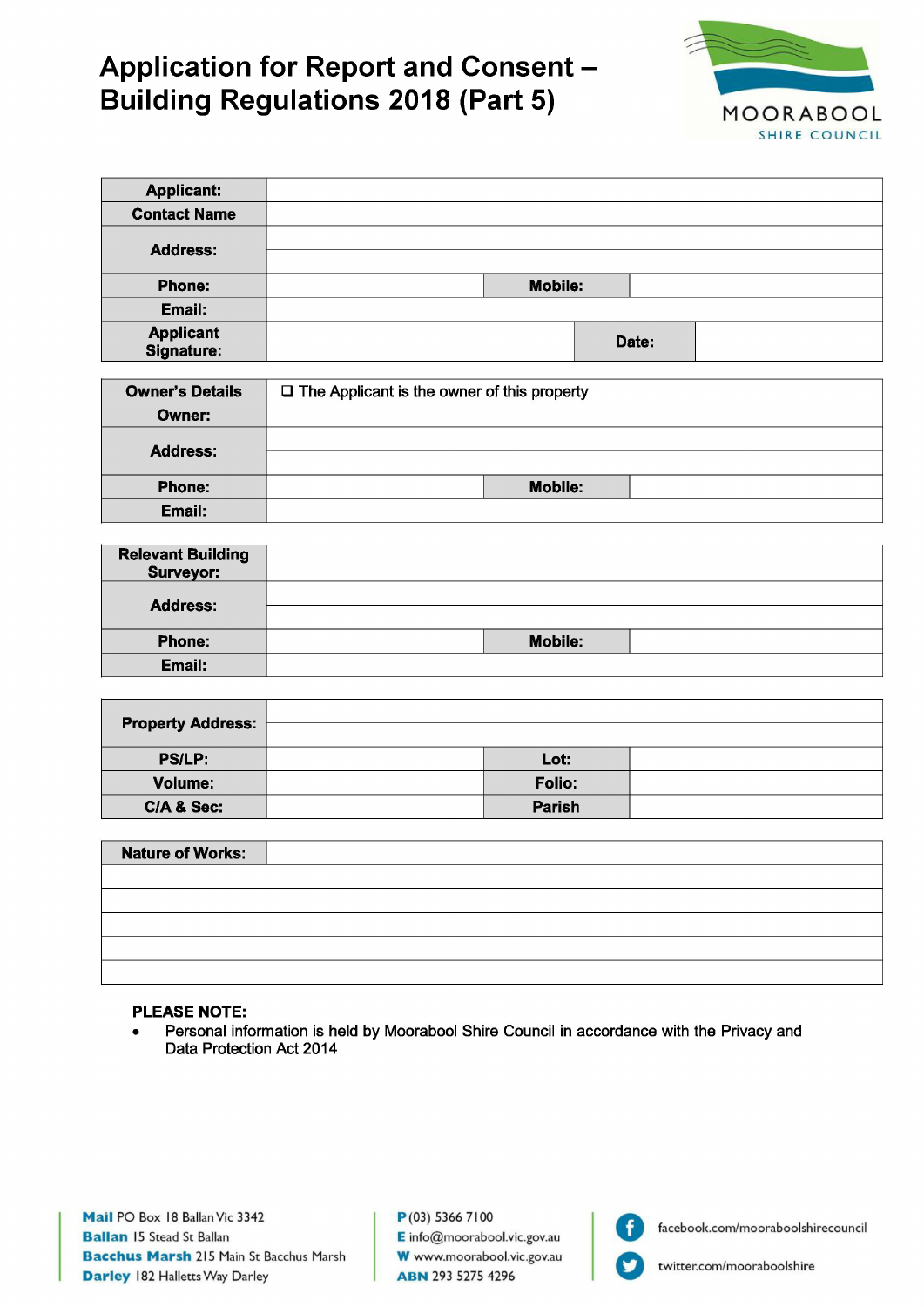## **Submission Form:**

Please provide reasons for this request and supporting information, including ministers' guidelines (MG-12) relevant to this application.



 $P(03)$  5366 7100 E info@moorabool.vic.gov.au W www.moorabool.vic.gov.au **ABN 293 5275 4296** 



facebook.com/mooraboolshirecouncil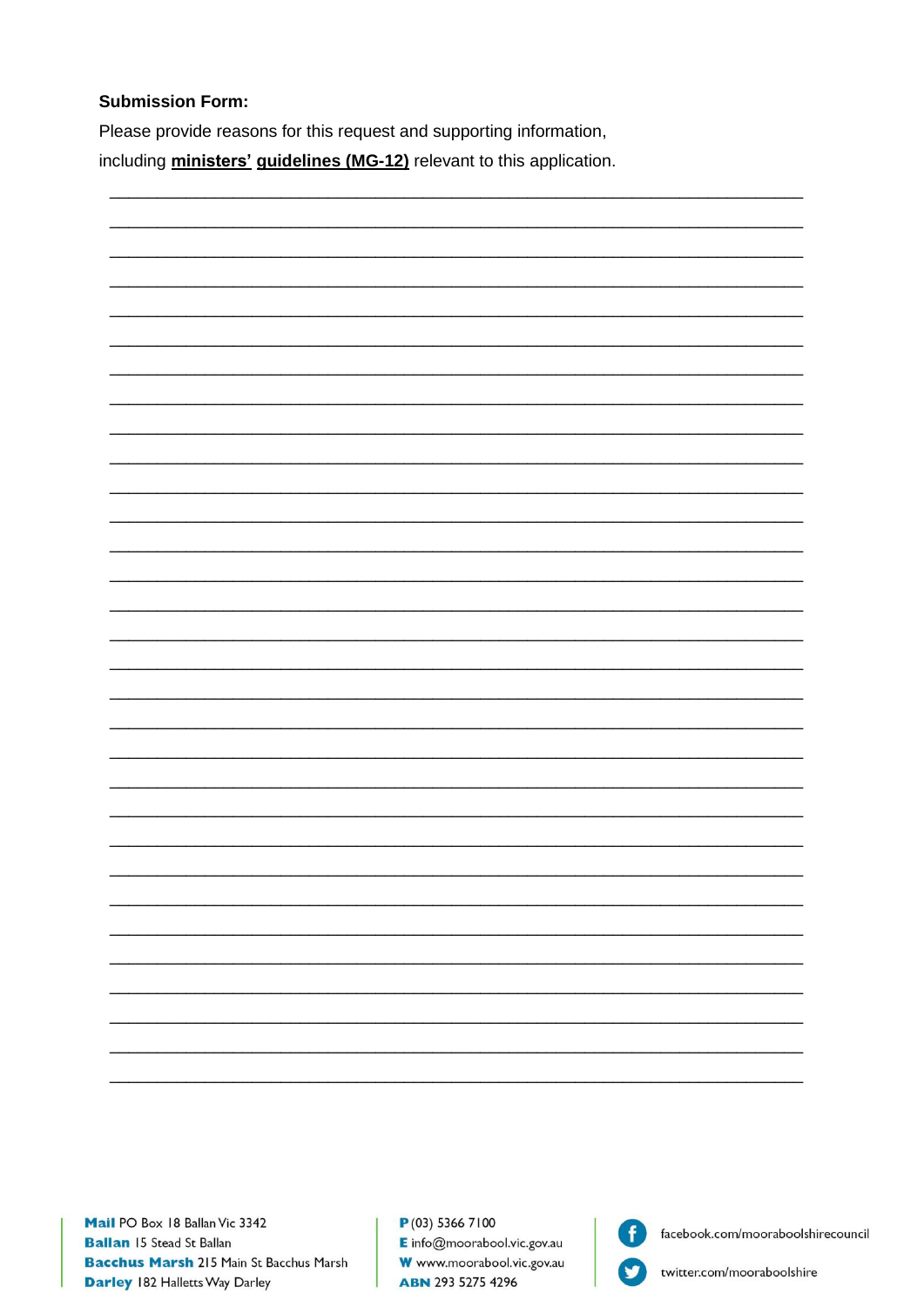## **Checklist:**

The following documents are required for this application to be assessed and further information may be requested depending on the outcome of the data below:

- **Copy of Title in the current owners name** including every sheet of the plan of subdivision and any encumbrances registered against the title (i.e. covenants, caveats, Sec 173 agreements, etc).  $\Box$
- **Developers Consent and endorsed plans** (if required)
- **Floor and Site Plan** (scale 1:100, 1:200 or 1:500) clearly indicating:-
	- The boundaries and dimensions of the allotment and any easements;
	- The distance to street corner and north point;
	- The position and dimensions of the proposed building and its distance to the boundaries of the allotment, location of any **existing building(s)** on the allotment and **adjoining property** and **any part of a building or land on an adjoining allotment** where necessary to show compliance with the Act and these Regulations;
	- The levels of the allotment and the floors of the building;
	- Building(s) including roof eave widths, building lengths, window locations, room usage and boundary fence heights.
	- Distance between the boundary line from the proposed structure and any buildings, including windows on the **adjacent allotments**.
- **Drawing elevations** (scale 1:100) clearly indicating all fence heights, wall heights (measured from natural ground level to the top of roof covering) and all contours of land.  $\Box$
- **Written comments and signatures from any and all affected property owners**  (including signed copies of architectural drawings). Alternatively, Council can contact the adjoining owners and pursue the adjoining owner's comments. П
- A **written submission** including a written explanation of the reasons why the variation is being sought after along with a clear statement of the variation(s) being requested under the Building Regulations 2018, including comments on the relevant Ministers Guidelines from the applicant detailing the reasons for the request, together with supporting information (photographs may be included in support of the application). П

It is the applicants responsibility to ensure that building regulations which require report and consent are identified. Council will not assess which regulations require report and consent, and accepts no responsibility for regulations not identified. All enquiries in respect of the regulations applicable to the application should be directed to the **relevant building surveyor**.

• Applications for consent for overshadowing or overlooking provisions will require overshadowing and overlooking diagrams illustrated on the site plans and elevations respectively to be submitted.

**NOTE: Where insufficient information has been provided a request for further relevant documents may be sought. Failure to supply any items listed above may result in rejection of your application and a new fee will apply.**



 $\Box$ 

П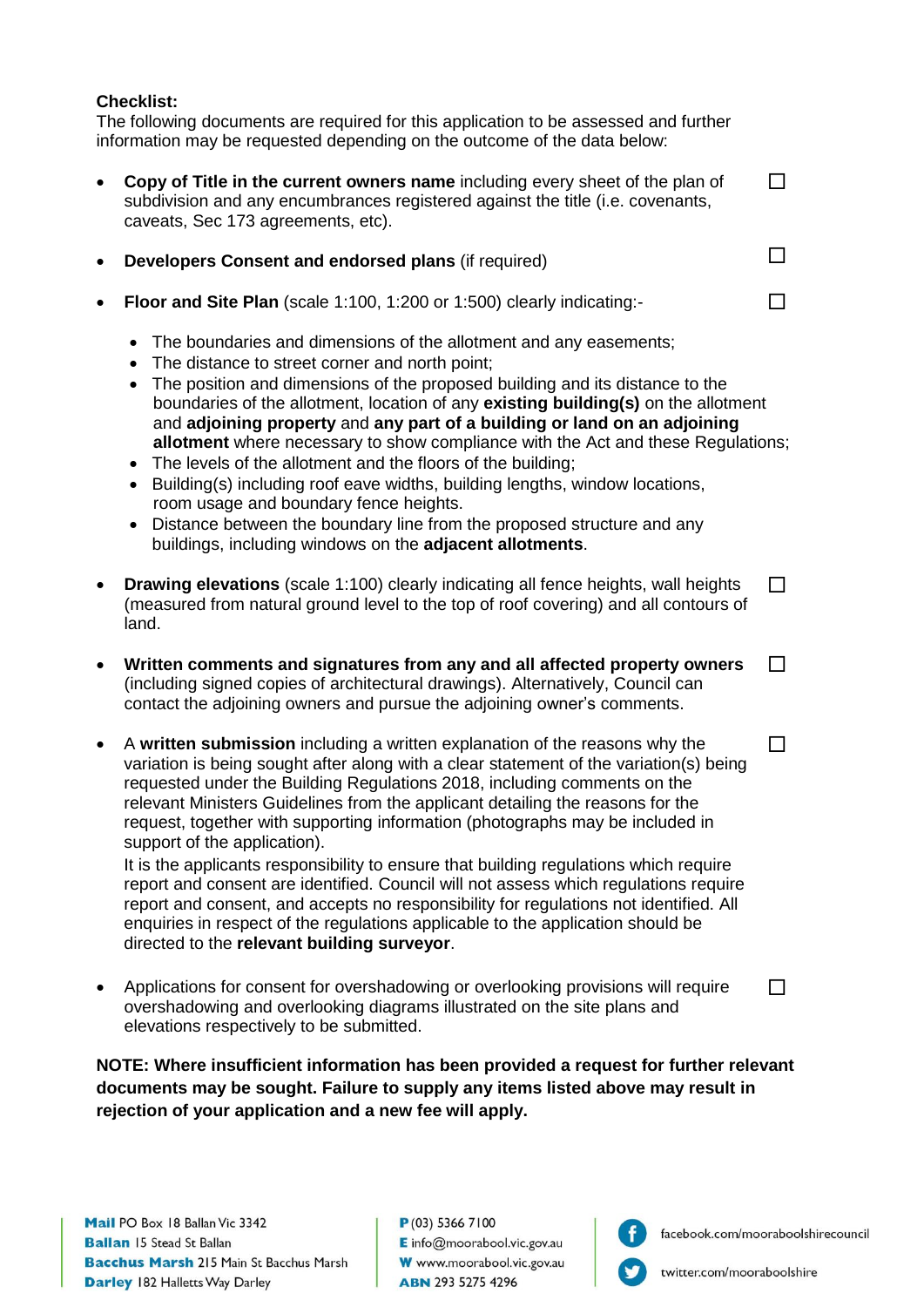### **Requested Concessions/Dispensations**

*Please tick the appropriate box and ensure that the information requested on the previous checklist and that mentioned below is illustrated on the site plan, floor plan and elevations. Further information may be requested dependent on the particular design or affected allotments.*

| Maximum boundary setback does not comply with Regulation 73                                                                                                                                                                                                                                                                                                                                                                                  |
|----------------------------------------------------------------------------------------------------------------------------------------------------------------------------------------------------------------------------------------------------------------------------------------------------------------------------------------------------------------------------------------------------------------------------------------------|
| Proposed setback ______________ Adjoining property setbacks __________& ________                                                                                                                                                                                                                                                                                                                                                             |
| Minimum setback from a street boundary does not comply with Regulation 74                                                                                                                                                                                                                                                                                                                                                                    |
| Proposed setback ______________ Adjoining property setbacks __________& _________                                                                                                                                                                                                                                                                                                                                                            |
| Maximum building height does not comply with Regulation 75                                                                                                                                                                                                                                                                                                                                                                                   |
| Proposed building height (measured to the ridge of room covering). Any adjoining property                                                                                                                                                                                                                                                                                                                                                    |
| building heights                                                                                                                                                                                                                                                                                                                                                                                                                             |
| Site coverage exceeds 60% of the allotment which does not comply Regulation 76                                                                                                                                                                                                                                                                                                                                                               |
| Existing site coverage ___________ Proposed site coverage (incl. existing buildings) _____                                                                                                                                                                                                                                                                                                                                                   |
| Impermeable surfaces covering more that 80% of an allotment area which does not<br>comply with Regulation 77<br>Existing impermeable surface area__________. Proposed impermeable surface area (incl.                                                                                                                                                                                                                                        |
| The minimum 2 car parking space dimensions do not comply with Regulation 78                                                                                                                                                                                                                                                                                                                                                                  |
| Existing and proposed car parking dimensions of each car space ______x_____&_____x___                                                                                                                                                                                                                                                                                                                                                        |
| Side or rear boundary setbacks do not comply with Regulation 79                                                                                                                                                                                                                                                                                                                                                                              |
| Existing setback _______ Proposed building setback_______                                                                                                                                                                                                                                                                                                                                                                                    |
| Proposed wall height (measured from natural ground level to top of roof)________                                                                                                                                                                                                                                                                                                                                                             |
| Walls or carports within 1m of boundary that do not comply with the average height of<br>3.2m, maximum height of 3.6m or maximum length required by Regulation 80<br>Proposed Average wall height _                                                                                                                                                                                                                                          |
| Proposed maximum wall height (measured from natural ground level to top of roof) ______                                                                                                                                                                                                                                                                                                                                                      |
| Proposed building length ________ Proposed building setback _______                                                                                                                                                                                                                                                                                                                                                                          |
| Wall or carport is within the minimum 1m wide x 3m long light court of exceeds an<br>average height of 3.0m and is within the minimum light court setback mentioned in<br>Regulation 81(3) from an existing habitable room window in an existing building on an<br>adjoining allotment (daylight to existing habitable room window). Regulation 81(6)<br>Adjoining building floor level at window (measured from natural ground level) _____ |
| Adjoining building roof boundary setback (measured from the outermost projection) ______                                                                                                                                                                                                                                                                                                                                                     |
| Proposed wall or carport height (measured from natural ground level and top of roof _____                                                                                                                                                                                                                                                                                                                                                    |
| Proposed building roof boundary setback (measured from the outermost projection) _____                                                                                                                                                                                                                                                                                                                                                       |
| Solar access for a distance of 3m each side of an existing northerly facing habitable<br>room window of an existing building on an adjoining allotment which is located within<br>3m of the boundary of the allotment on which the proposed building is to be<br>constructed. Regulation 82<br>Existing adjoining building boundary setback ______                                                                                           |
| Proposed building boundary setback ______                                                                                                                                                                                                                                                                                                                                                                                                    |
| Proposed building wall or carport height (measured from natural ground level to roof) ______                                                                                                                                                                                                                                                                                                                                                 |
|                                                                                                                                                                                                                                                                                                                                                                                                                                              |

 $P(03)$  5366 7100 E info@moorabool.vic.gov.au W www.moorabool.vic.gov.au **ABN 293 5275 4296**